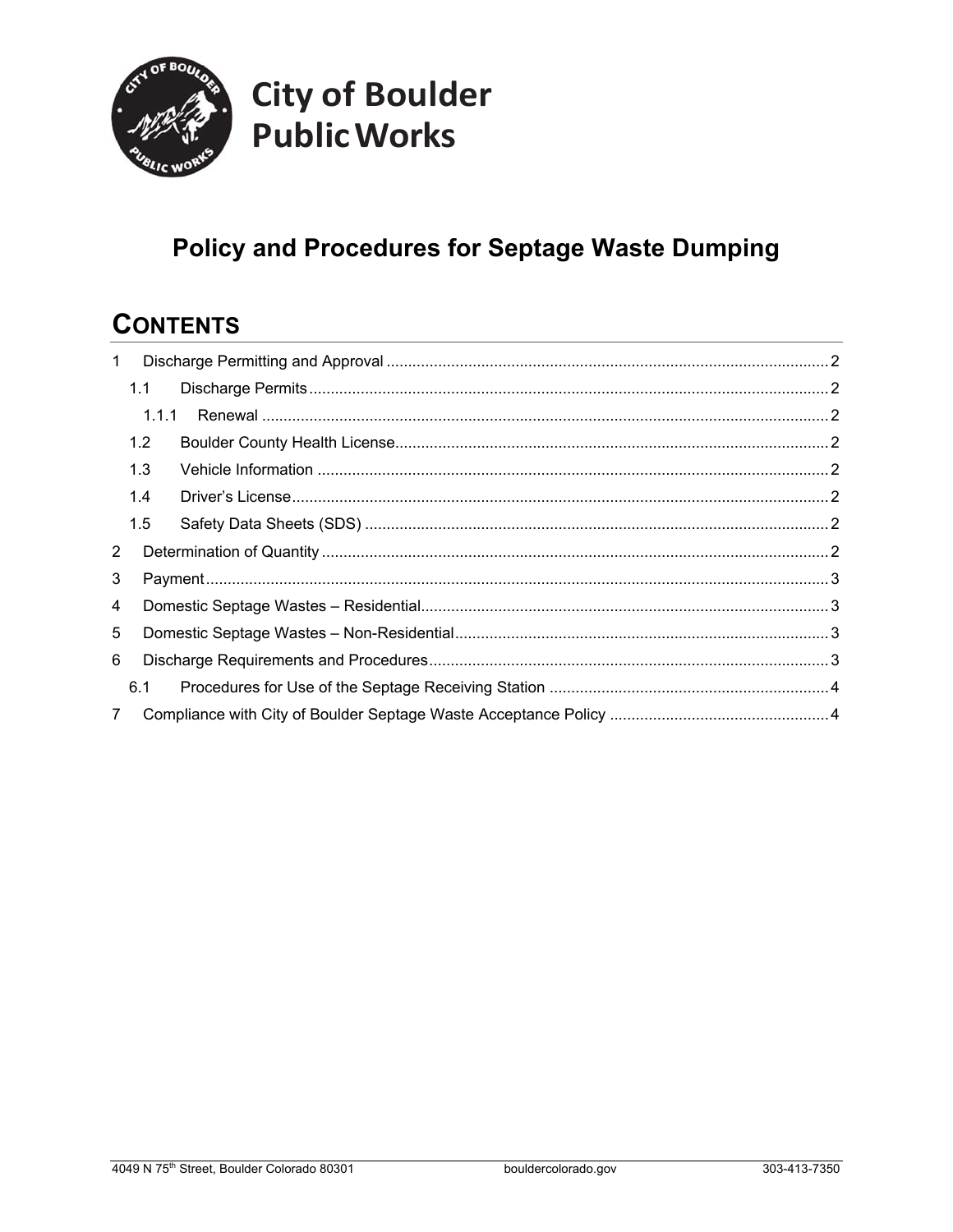### **1 DISCHARGE PERMITTING AND APPROVAL**

#### **1.1 DISCHARGE PERMITS**

All haulers are required to obtain coverage under a Septage Tank Waste Discharge Permit from the City of Boulder's Industrial Pretreatment Program prior to discharge at the City of Boulder's 75<sup>th</sup> Street Wastewater Treatment Facility (WWTF). The discharge permit is valid for a period of 4.5 years from the time of issuance.

#### **1.1.1 Renewal**

A request to renew coverage under the Septage Tank Waste Discharge Permit must be received sixty (60) days prior to the expiration date on the permit.

#### **1.2 BOULDER COUNTY HEALTH LICENSE**

The hauler shall be licensed by the Boulder County Health Department. A copy of the license shall be submitted with the application for coverage under the Septage Tank Waste Discharge Permit.

#### **1.3 VEHICLE INFORMATION**

Information regarding each vehicle that will be entering the City of Boulder's 75<sup>th</sup> Street WWTF is required to be submitted and includes:

- License Plate
- Vehicle ID or VIN
- Year/Make/Model
- Tank Capacity
- Estimated number of loads per day
- Proof of Insurance

#### **1.4 DRIVER'S LICENSE**

Photocopies of driver's licenses for all employees that will be operating vehicles onto the site to discharge Septage Tank Waste.

### **1.5 SAFETY DATA SHEETS (SDS)**

Safety Data Sheets (SDS) must be provided for any chemical additions to tanks.

### **2 DETERMINATION OF QUANTITY**

The City of Boulder will utilize a system to confirm the quantity of material discharged to the City and may use these determinations for septage charges. The system may be in a paper or electronic format and may be modified at any time.

It is required that all permitted vehicles use their keycard to enter the site, even if the gate is open. Failure to properly log all visits to the site may result in the loss of discharge privileges.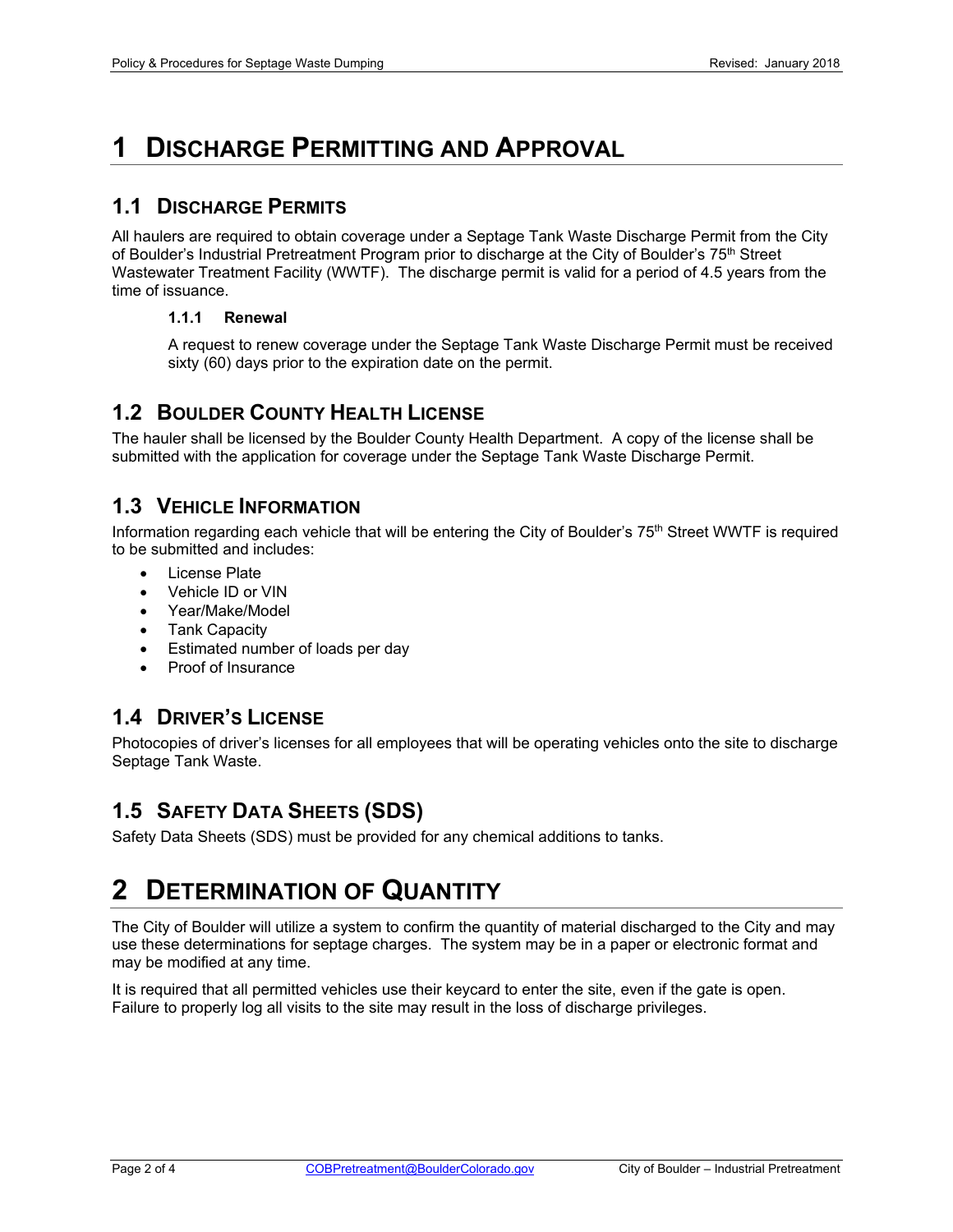## **3 PAYMENT**

The City of Boulder shall bill the hauler for all discharges with payment due no later than 30 days following the date of the billing. The account balance may not exceed \$2,500 at any time without approval from the Wastewater Treatment Manger. If staff determines the hauler's account is delinquent, discharge privileges shall be suspended.

### **4 DOMESTIC SEPTAGE WASTES – RESIDENTIAL**

The City will **ONLY** accept residential or domestic septage wastes from locations within Boulder County. The City reserves the right to refuse any septage load which does not meet septage waste policy requirements or if the contents of the septage load and/or location of pick-up are uncertain.

### **5 DOMESTIC SEPTAGE WASTES – NON-RESIDENTIAL**

Prior approval is required for **ALL** septage loads originating from non-residential establishments. The City may accept wastes from non-residential, industrial, or commercial establishments within Boulder County if they contain **ONLY** domestic wastes and no process or industrial wastewaters. Steps for approval of domestic waste loads from industrial or commercial sites are as follows:

- The City of Boulder must be notified at least two (2) weeks prior to the desired hauling date by contacting Industrial Pretreatment Staff at COBPretreatment@BoulderColorado.gov or 303-413-7350.
	- o The generator of the waste may be required to fill out an Industrial/Commercial Business Questionnaire which will provide information to City staff on the industrial or commercial processes occurring at the facility and waste generation and disposal methods.
	- $\circ$  City staff shall review the information submitted with the questionnaire and determine if further information, which may include a facility inspection and septage samples, is required. If a sample and an inspection are considered necessary, a lab feel will be added to the basic discharge fee to recover analytical costs incurred by the City.
- City staff will notify the hauler of the decision at least one (1) week prior to the desired hauling date.
- Sand Trap and Oil/Water separator wastes are prohibited.

### **6 DISCHARGE REQUIREMENTS AND PROCEDURES**

Upon City approval to discharge at the WWTF, the hauler agrees to follow all requirements and procedures including:

- Sampling may be conducted on a periodic basis and haulers will allow City staff to collect a sample if requested.
- Discharging of septage will be allowed seven (7) days per week between the hours of 6am and 6pm. These days and times may be changed at any time.
- Haulers shall report all malfunctions of equipment or facility damage immediately to WWTF staff.
- Haulers and their employees may not be under the influence of drugs or alcohol while on City property or otherwise be impaired.
- All haulers will be issued keycards and/or gate codes that are registered to each business to gain entry to the site. The keycard/code must be used upon entry even if the gate is open. No keycard/code is needed to exit the site. If the gate becomes non-responsive, there is a sign at both gates that provided phone numbers to call to gain assistance.